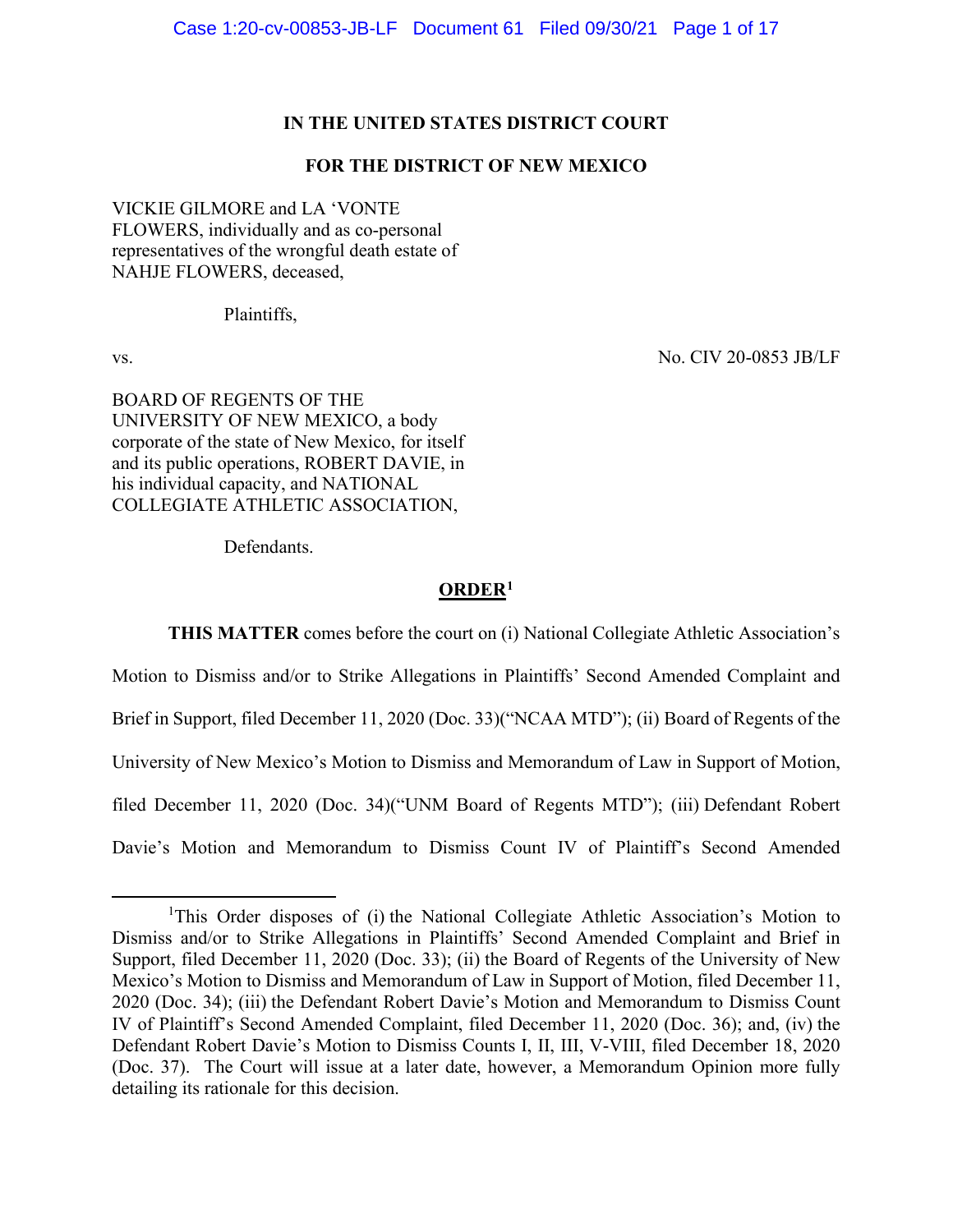#### Case 1:20-cv-00853-JB-LF Document 61 Filed 09/30/21 Page 2 of 17

Complaint, filed December 11, 2020 (Doc. 36)("Davie MTD Count IV"); and (iv) Defendant Robert Davie's Motion to Dismiss Counts I, II, III, V-VIII, filed December 18, 2020 (Doc. 37)("Davie MTD Counts I-III, V-VIII"). The Court held a hearing on August 19, 2021. See Clerk's Minutes, filed August 19, 2021 (Doc. 60). For the reasons discussed below, the Court will: (i) grant in part and deny in part the NCAA MTD; (ii) grant in part and deny in part the UNM Board of Regents MTD; (iii) grant the Davie MTD Count IV; and (iv) grant in part and deny in part the Davie MTD Counts I-III, V-VIII.

## **I. THE COURT WILL GRANT IN PART AND DENY IN PART THE NCAA MTD.**

The Court concludes that it has personal jurisdiction over the NCAA. Further, the Court concludes that the NCAA did not act under the color of state law and dismisses the 42 U.S.C. § 1983 claim. The Court also concludes that the Plaintiffs do not allege sufficiently that the NCAA receives federal funding, so the Court dismisses the Title VI claim. Finally, the Court concludes that the Plaintiffs sufficiently allege that the NCAA owed N. Flowers a duty, and thus, the Court does not dismiss the Plaintiffs' wrongful death, loss-of-consortium, and punitive damages claims against the NCAA.

#### **A. THE COURT HAS PERSONAL JURISDICTION OVER THE NCAA.**

At the outset, NCAA contends that the Court does not have personal jurisdiction over it. See NCAA MTD at 7. The Supreme Court of the United States of America recently decided Ford Motor Co. v. Montana Eighth Judicial District ("Ford Motor Co."), 141 S.Ct. 1017 (2021), and Justice Kagan for the Court held that Ford Motor has sufficient contacts with Montana and Minnesota for the States to exercise specific personal jurisdiction, because Ford Motor regularly conducts business in the States, uses numerous advertising methods to encourage residents to purchase Ford Motor cars, sells cars in Montana and Minnesota, and operates dealerships,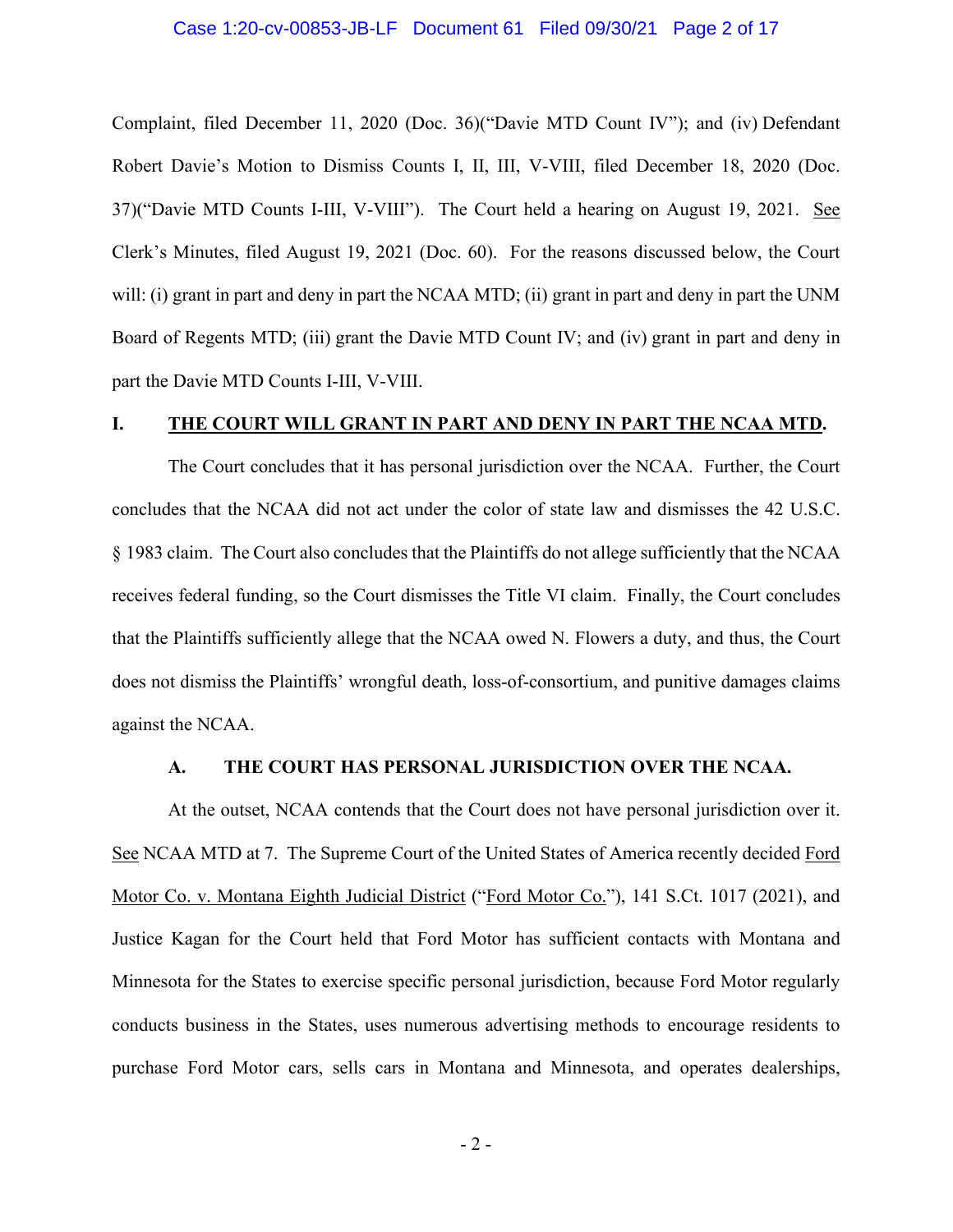### Case 1:20-cv-00853-JB-LF Document 61 Filed 09/30/21 Page 3 of 17

maintenance, and repair shops in Montana and Minnesota. Ford Motor Co., 141 S.Ct at 1028. In Ford Motor Co., Justice Kagan emphasized that the "'essential foundation'" of specific jurisdiction is the existence of a "strong 'relationship among the defendant, the forum, and the litigation.'" 141 S.Ct. at 1028 (quoting Helicopteros Nacionales de Colombia, S.A. v. Hall, 466 U.S. 408, 414 (1984)).

The Plaintiffs contend:

The NCAA has contacts with the State of New Mexico and has business relationships with UNM, as well as other member institutions in New Mexico. The NCAA requires its member schools to follow the NCAA rules and regulations in order to be a part of the NCAA, including UNM.

. . .

The NCAA purposefully contracted with UNM in order for UNM to become a member institution in the NCAA. UNM was required to follow all of the NCAA's rules and regulations with respect to player health, however, when UNM failed to follow the NCAA's policies, the NCAA's very own constitution requires the NCAA to step in and exert control over the situation and enforce the NCAA legislation when member institutions have failed to do so.

Plaintiffs' Response in Opposition to the National Collegiate Athletic Association's Motion to

Dismiss and/or Motion to Strike Allegations in Plaintiffs' Second Amended Complaint, and Brief

in Support at 4, filed March 12, 2021 (Doc.43)("Response to NCAA MTD").

The Court concludes that the Plaintiffs allege sufficient contacts between NCAA and New

Mexico to make the Court's exercise of personal jurisdiction proper. Consequently, the Court will

deny the NCAA MTD with respect to the personal jurisdiction argument.

# **B. THE COURT WILL GRANT THE NCAA MTD WITH RESPECT TO THE 42 U.S.C. 1983 CLAIM.**

NCAA contends that the Court should dismiss the Plaintiffs' 42 U.S.C. § 1983 claims, because the NCAA did not act under the color of state law. See NCAA MTD at 9. "As a general matter the protections of the Fourteenth Amendment do not extend to 'private conduct abridging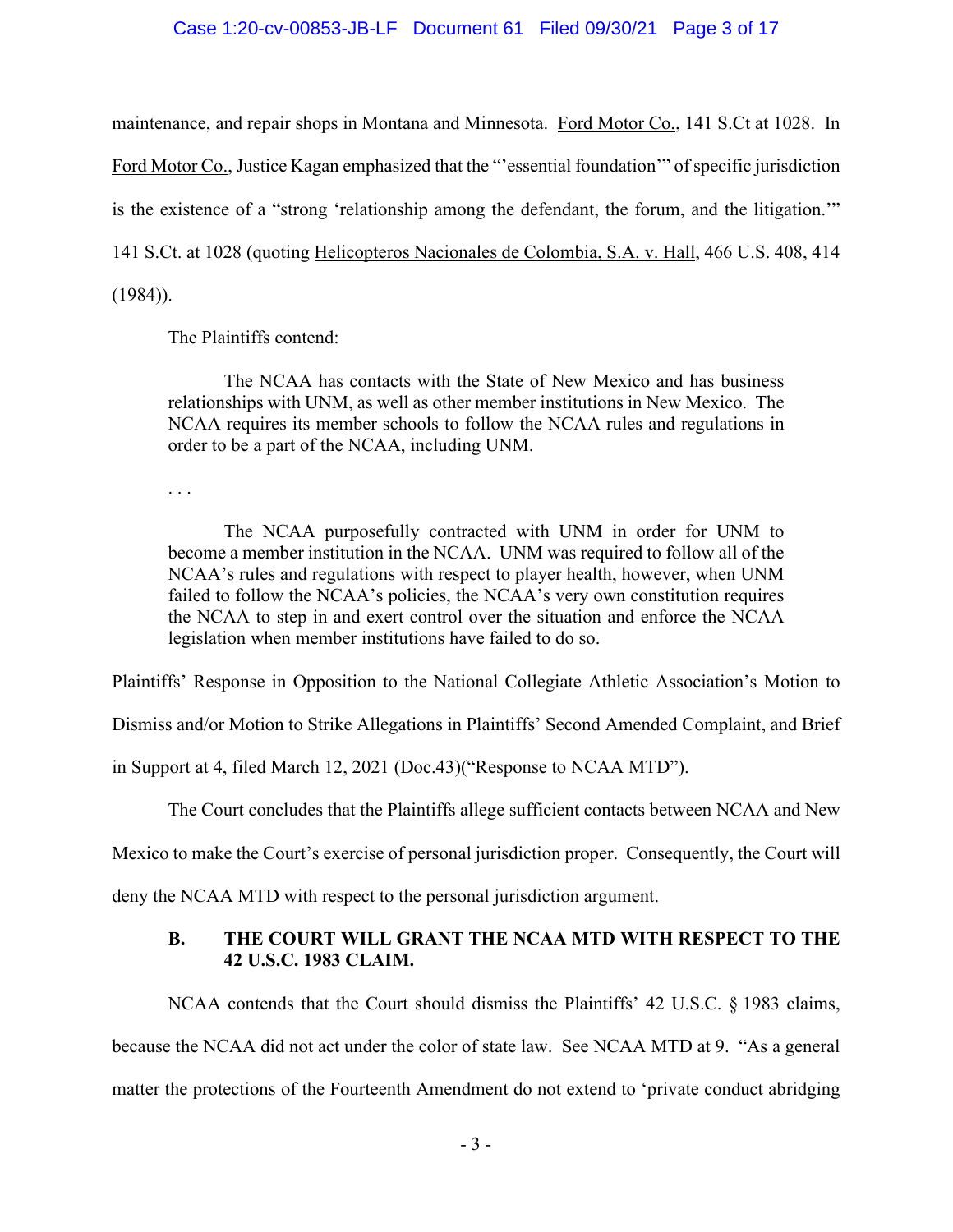#### Case 1:20-cv-00853-JB-LF Document 61 Filed 09/30/21 Page 4 of 17

individual rights.'" Nat'l Collegiate Athletic Ass'n v. Tarkanian, 488 U.S. 179, 191 (1988)("Tarkanian")(quoting Burton v. Wilmington Parking Authority, 365 U.S. 715, 722 (1961)).

When Congress enacted § 1983 as the statutory remedy for violations of the Constitution, it specified that the conduct at issue must have occurred "under color of" state law; thus, liability attaches only to those wrongdoers "who carry a badge of authority of a State and represent it in some capacity, whether they act in accordance with their authority or misuse it."

Tarkanian, 488 U.S. at 191 (quoting Monroe v. Pape, 365 U.S. 167, 172 (1961)). "[I]n the usual case we ask whether the State provided a mantle of authority that enhanced the power of the harmcausing individual actor." Tarkanian, 488 U.S. at 192. The Supreme Court concludes in Tarkanian that the NCAA is not a state actor, and instead, it is fair to conclude "that [the University] has conducted its athletic program under color of the policies adopted by the NCAA, rather than that those policies were developed and enforced under color of Nevada law." 488 U.S. at 199. See Duran v. New Mexico Monitored Treatment Program, 2000-NMCA-023, 128 N.M. 659, 664, 996 P.2d 922, 927 ("We based our holding on the well-settled rule that a private party may be characterized as a state actor for the purposes of constitutional analysis if the private party jointly participated with the state in depriving a person of his constitutional rights."). Consequently, to determine whether the NCAA is acting under the color of state law in this case, the proper inquiry is whether the NCAA operated jointly with New Mexico, or under New Mexico's laws and policies.

The Court concludes that the Plaintiffs do not allege sufficiently that NCAA operates jointly with the state of New Mexico, or that NCAA operates under New Mexico's laws and policies. Rather, UNM operates "under color of the policies adopted by the NCAA, rather than that those policies were developed and enforced under color of [New Mexico] law." Tarkanian,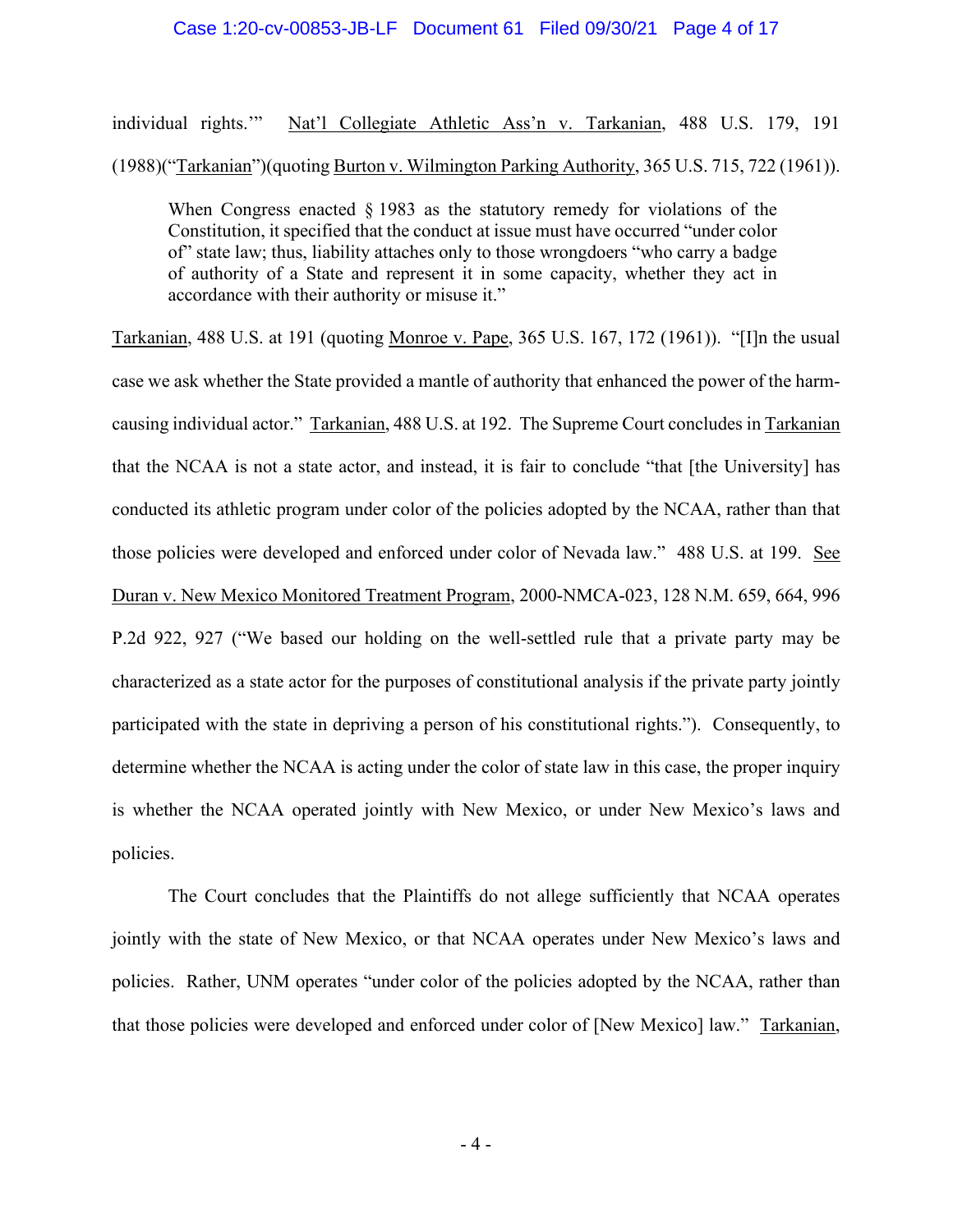488 U.S. at 199. Accordingly, the Court will grant the NCAA MTD with respect to the 42 U.S.C. § 1983 claim.

# **C. THE COURT WILL GRANT THE NCAA MTD WITH RESPECT TO THE TITLE VI CLAIM.**

The NCAA contends that the Court should dismiss the Plaintiffs' Title VI Claim, because the NCAA does not receive federal funding. See NCAA MTD at 17. Title VI of the Civil Rights Act of 1964, 42 U.S.C. § 2000d, states: "No person in the United States shall, on the ground of race, color, or national origin, be excluded from participation in, be denied the benefits of, or be subjected to discrimination under any program or activity receiving Federal financial assistance." In National Collegiate Athletic Association v. Smith, 525 U.S. 459 (1999)("Smith"), the Supreme Court considered whether the NCAA receives federal funding so as to subject it to liability under Title IX of the Education Amendments of 1972, 20 U.S.C. § 1681. Smith, 525 U.S. at 468. Justice Ginsburg held for the Supreme Court: "Entities that receive federal assistance, whether directly or through an intermediary, are recipients within the meaning of Title IX; entities that only benefit economically from federal assistance are not." Smith, 525 U.S. at 468. The Supreme Court concludes in Smith that dues payments from recipients of federal funds are not sufficient to subject the NCAA to suit as a program that receives federal funding. See 525 U.S. at 470. Here, the Plaintiffs do not allege sufficiently any facts that demonstrate the NCAA receives federal funds which would subject it to suit under Title VI. In the Plaintiffs' Second Amended Complaint for Violations of 42 U.S.C. § 1983; Title VI; Negligence Resulting in Wrongful Death Under the New Mexico Tort Claims Act and New Mexico Common Law ¶ 182, at 47, filed October 16, 2020 (Doc. 29)("Second Amended Complaint"), the Plaintiffs allege generally that the "Defendants' entities and programs received federal financial assistance."  $\parallel$  175, at 47. Because the Plaintiffs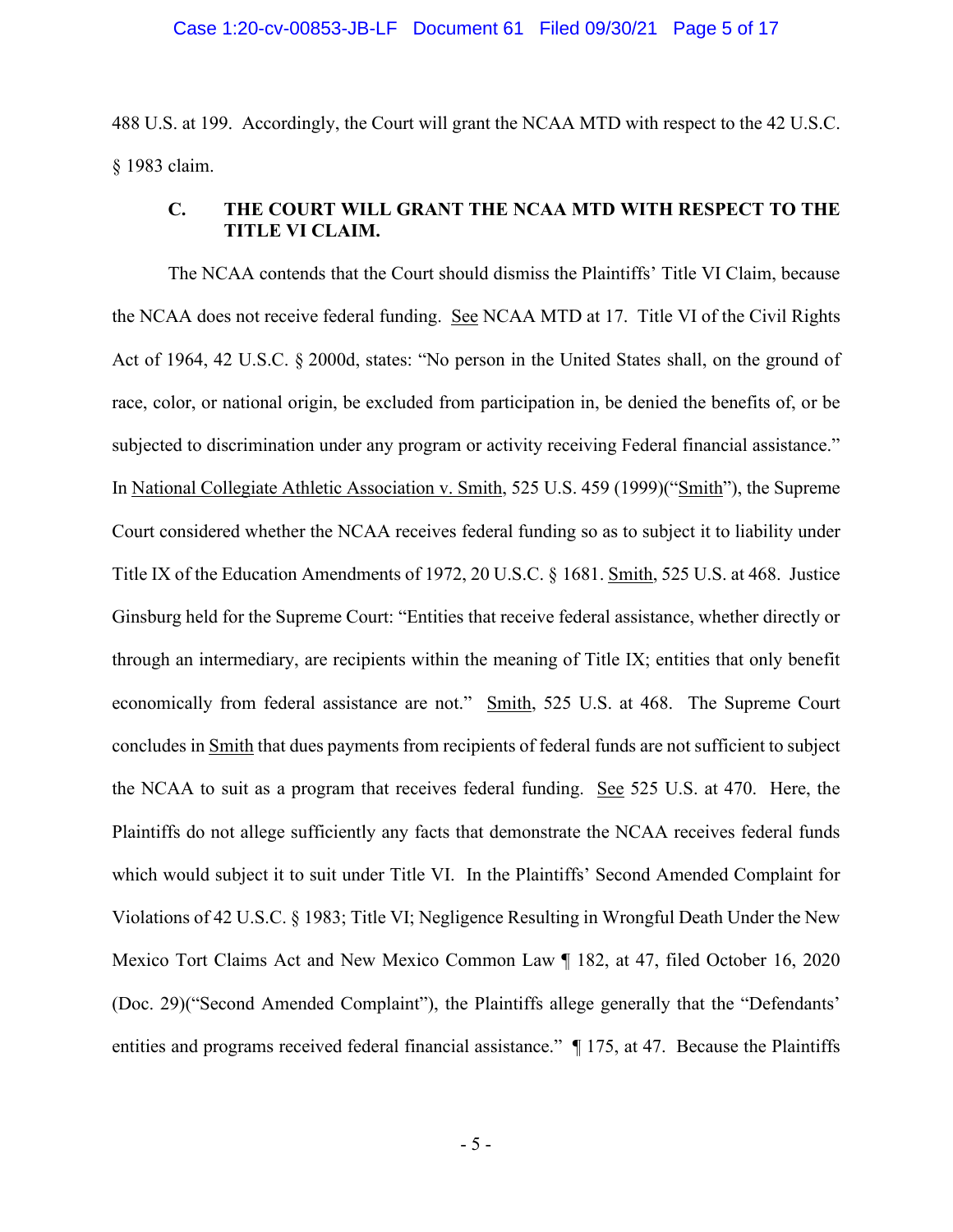## Case 1:20-cv-00853-JB-LF Document 61 Filed 09/30/21 Page 6 of 17

do not allege sufficient facts that NCAA receives federal funding, the Court grants NCAA MTD with respect to the Title VI claim.

# **D. THE COURT WILL DENY THE NCAA MTD WITH RESPECT TO THE WRONGFUL DEATH CLAIM.**

The NCAA contends that the Plaintiffs do not plead sufficiently facts to allege a wrongful death claim against the NCAA. See NCAA MTD at 18. New Mexico's Wrongful Death Statute, N.M.S.A. § 41-2-1, is a survival statute providing that "whenever the death of a person shall be caused by the wrongful act, neglect, or default of another," then the personal representative is allowed to maintain a cause of action against a party which would have been liable if death had not ensued. N.M.S.A. § 41-2-1. The Plaintiffs contend that they sufficiently plead a claim for common law negligence as necessary to maintain the wrongful death claim. See Response to NCAA MTD at 12-13.

"Negligence is generally a question of fact for the jury. A finding of negligence, however, is dependent upon the existence of a duty on the part of the defendant. Whether a duty exists is a question of law for the courts to decide." Herrera v. Quality Pontiac, 2003-NMSC-018, ¶ 6, 134 N.M. 43, 48, 73 P.3d 181, 186 (quoting Schear v. Bd. of County Comm'rs, 101 N.M. 671, 672, 687 P.2d 728, 729 (1984)). "Foreseeability considerations should not be used by a judge to determine the scope of duty, because not even the most experienced judge is capable of anticipating all possible facts that might affect future foreseeability determinations in similar cases." Rodriguez v. Del Sol Shopping Ctr. Assocs., L.P., 2014-NMSC-014, ¶ 9, 326 P.3d 465, 470. "The question of the existence and scope of a defendant's duty of care is a legal question that depends on the nature of the sport or activity in question, the parties' general relationship to the activity, and public policy considerations." Edward C. v. City of Albuquerque, 2010-NMSC-043, ¶ 14, 148 N.M. 646, 650, 241 P.3d 1086, 1090. "Policy is the principal factor in determining whether a

- 6 -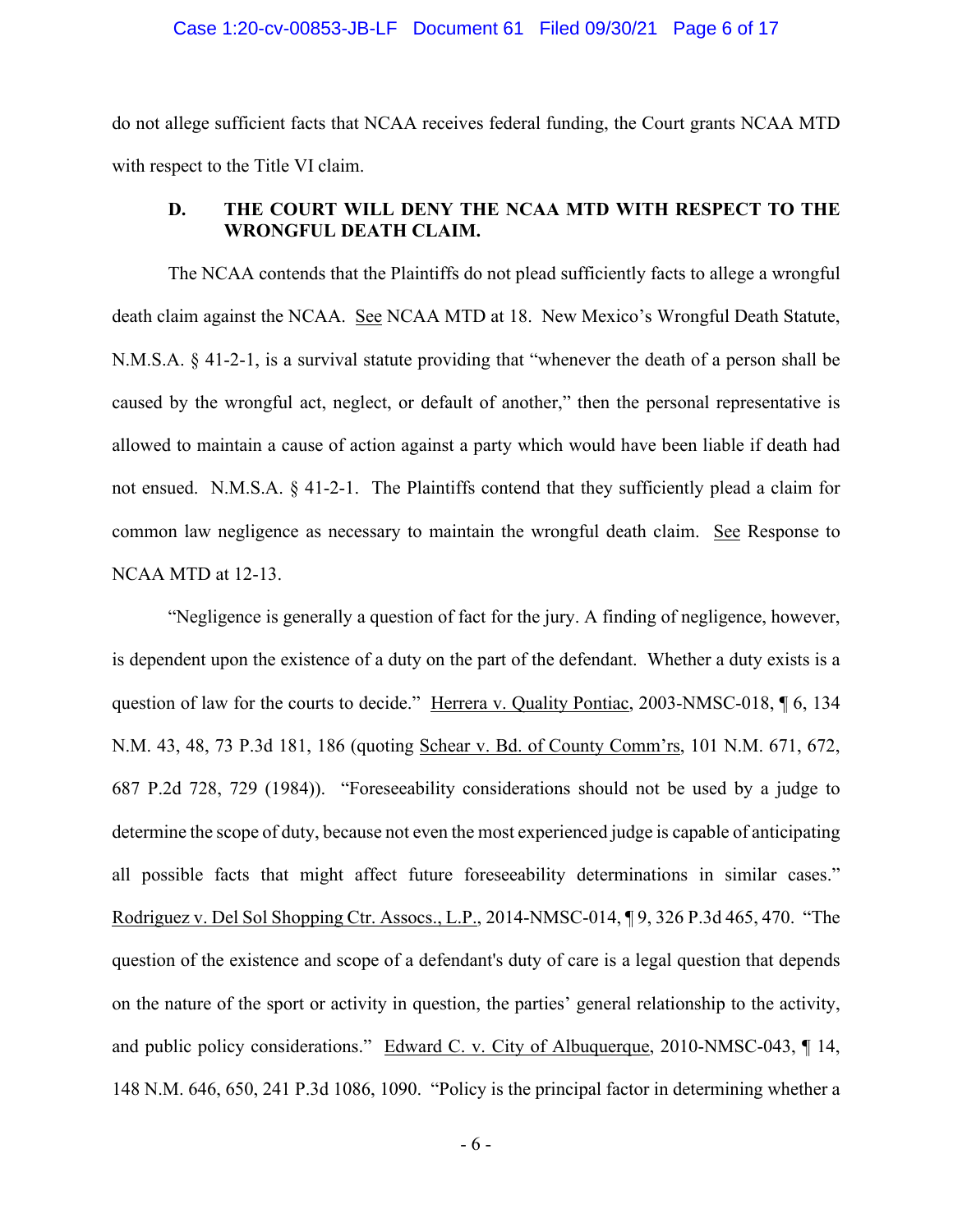#### Case 1:20-cv-00853-JB-LF Document 61 Filed 09/30/21 Page 7 of 17

duty is owed and the scope of that duty." Edward C. v. City of Albuquerque, 2010-NMSC-043, ¶ 14, 148 N.M. at 650, 241 P.3d at 1090.

The Plaintiffs allege that the "NCAA owed a duty to Nahje Flowers ('Flowers'), and other similarly situated to him (i.e. college football players suffering from concussions) to keep them safe from harm and to exercise ordinary care for their safety." Response to NCAA MTD at 14. Moreover, the Plaintiffs contend that the NCAA owed N. Flowers a duty of reasonable care to take precautions against the known "dangers and risks of concussions and brain injuries, including death and suicidal ideations, to college football players," and to take "the steps for treatment for those injuries from players sustaining concussions." Second Amended Complaint ¶¶ 72-77, at 199. Further, the Plaintiffs allege that the NCAA breached its duty by failing to "implement, promulgate, or require appropriate and up-to date guidelines regarding the evaluation and treatment of" N. Flowers. Second Amended Complaint ¶199, at 52-53. The Court concludes that the Plaintiffs sufficiently allege that the NCAA owed N. Flowers a duty to exercise ordinary care for his safety and breached that duty by not taking the proper precautions in the treatment of his concussion.

Additionally, the NCAA contends that Nahje Flowers' suicide is an intervening cause that severs the causal connection between the NCAA's actions and N. Flowers' death. See NCAA MTD at 19. "Wrongful death liability for deaths occurring by suicide is controversial." Naranjo for Naranjo v. Herrera, No. CV 12-0898 RB/SCY, 2014 WL 12787953, at \*8 (D.N.M. Sept. 17, 2014)(Brack, J.)(discussing New Mexico State tort law on suicide as an intervening cause). New Mexico courts have recognized that "it cannot be said that in every case suicide is an independent intervening cause as a matter of law." City of Belen v. Harrell, 1979-NMSC-081, ¶ 18, 93 N.M. 601, 604, 603 P.2d 711, 714. "Courts are more willing to impose wrongful death liability when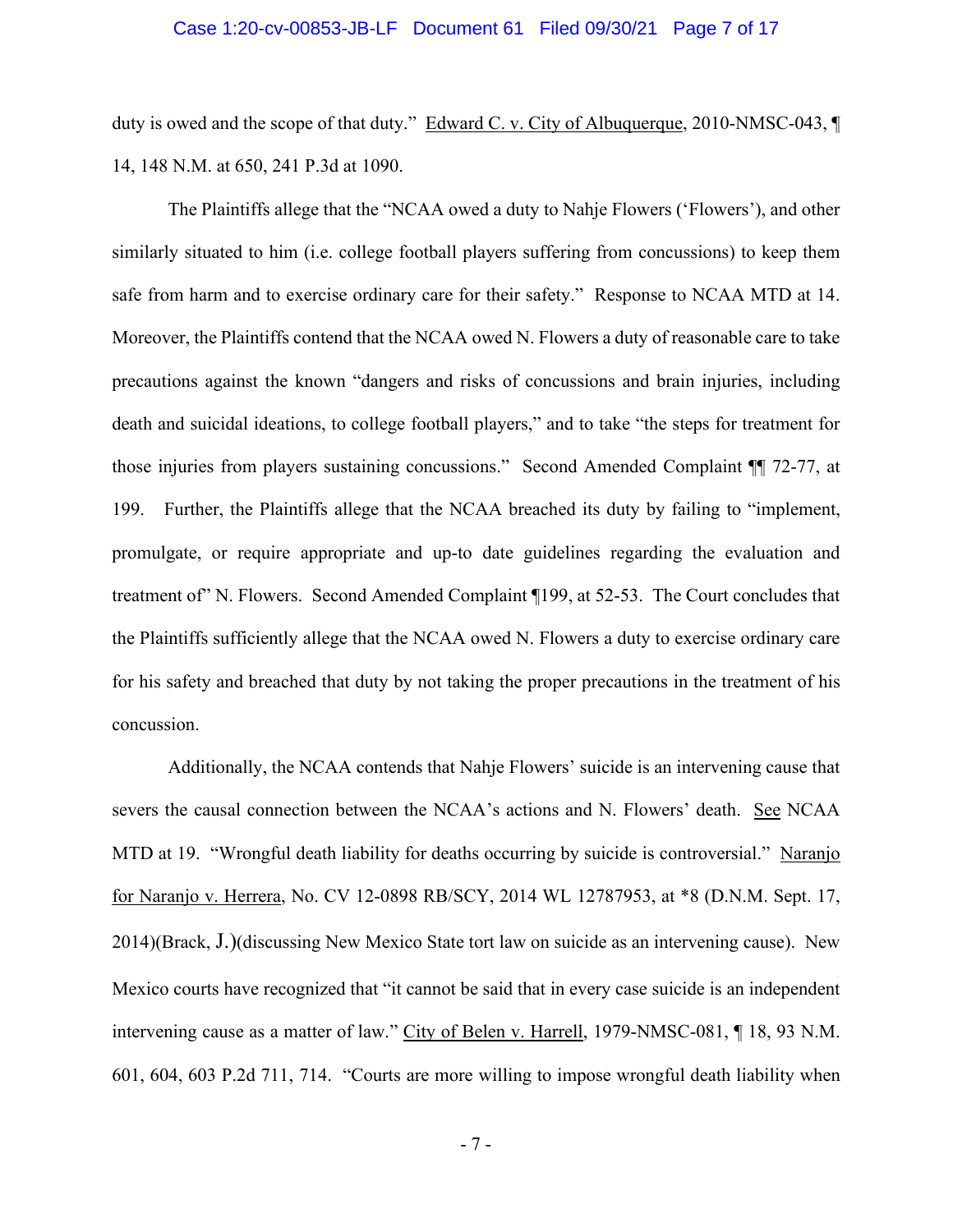#### Case 1:20-cv-00853-JB-LF Document 61 Filed 09/30/21 Page 8 of 17

the tortfeasor's intentional actions were a substantial factor in the suicide." Naranjo for Naranjo v. Herrera, 2014 WL 12787953, at \*9. "In particular, when a decedent acts under an irresistible impulse because the tortfeasor's conduct 'depriv[ed] another of his capacity to reason,' courts have imposed liability for deaths by suicide." Naranjo for Naranjo v. Herrera, 2014 WL 12787953, at \*9 (quoting Restatement (First) of Torts § 280 (1934)). Moreover, New Mexico courts recognize "liability where the actor's tortious conduct induces a mental illness in the decedent from which the death results." Johnstone v. City of Albuquerque, 2006-NMCA-119, ¶ 11, 140 N.M. 596, 601, 145 P.3d 76, 81, as revised (Sept. 25, 2006). See Rimbert v. Eli Lilly & Co., 577 F. Supp. 2d 1174, 1200 (D.N.M. 2008)(Browning, J.). The Court concludes that, here, the Plaintiffs plead sufficiently that the NCAA's conduct -- namely, its failure to implement protocols to treat N. Flowers' concussion -- induced the suicidal ideations that led to N. Flowers' death. Accordingly, the Court denies the NCAA MTD with respect to the wrongful death claim.

## **E. THE COURT WILL DENY THE NCAA MTD WITH RESPECT TO THE LOSS-OF-CONSORTIUM CLAIM.**

The NCAA further contends that the Court should dismiss the Plaintiffs' loss-ofconsortium claim, because the Plaintiffs do not plead that they have a sufficiently close relationship with the Decedent, N. Flowers, or that the NCAA owed the Plaintiffs a duty of care. See NCAA MTD at 24. "A loss-of-consortium claimant must demonstrate two elements in order to recover damages." Wachocki v. Bernalillo Cty. Sheriff's Dep't, 2011-NMSC-039, ¶ 5, 150 N.M. 650, 265 P.3d 701, 702. "The first element is that the claimant and the injured party shared a sufficiently close relationship. . . . The second element is a duty of care." Wachocki v. Bernalillo Cty. Sheriff's Dep't, 2011-NMSC-039, ¶ 5, 150 N.M. at 265, 265 P.3d at 702.

To determine whether the claimant and injured party have a sufficiently close relationship, the court should consider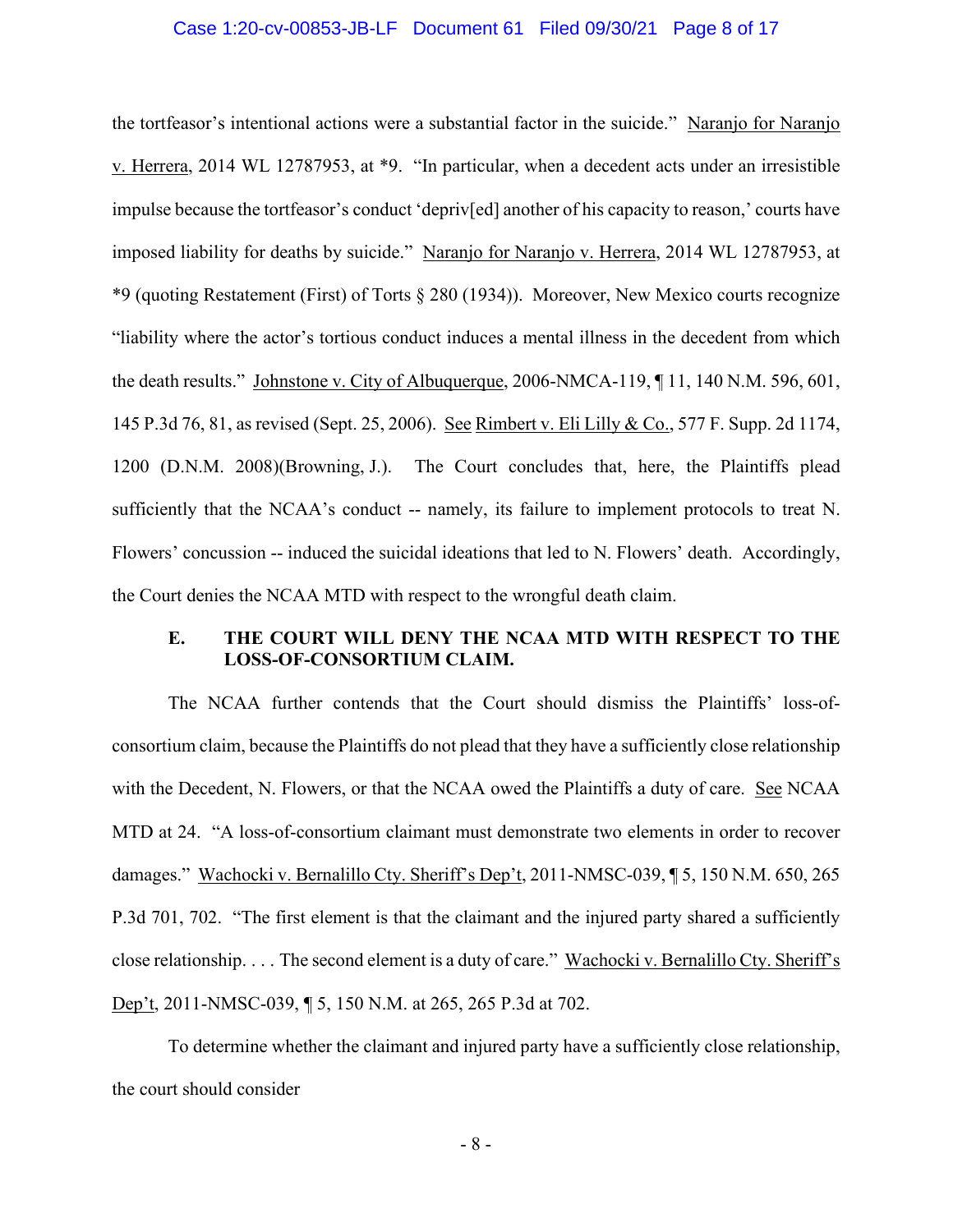"the duration of the relationship, the degree of mutual dependence, the extent of common contributions to a life together, the extent and quality of shared experience, and . . . whether the plaintiff and the injured person were members of the same household, their emotional reliance on each other, the particulars of their day to day relationship, and the manner in which they related to each other in attending to life's mundane requirements."

Wachocki v. Bernalillo Cty. Sheriff's Dep't, 2011-NMSC-039, ¶ 5, 150 N.M. at 265, 265 P.3d at

702 (quoting Lozoya v. Sanchez, 2003-NMSC-009, ¶ 27, 133 N.M. 579, 588, 66 P.3d 948, 957).

As discussed *supra*, p. 7, the Court concludes that the NCAA owed the Plaintiffs a duty of care.

The Court also concludes that Plaintiffs plead a sufficiently close relationship with N. Flowers.

Consequently, the Court will deny the NCAA MTD with respect to the loss-of-consortium claim.

# **F. THE COURT WILL DENY THE NCAA MTD WITH RESPECT TO THE CLAIM FOR PUNITIVE DAMAGES.**

Finally, the NCAA contends that the Court should dismiss the Plaintiffs' claim for punitive damages, because the Court should dismiss all of the Plaintiffs' claims against the NCAA. See NCAA MTD at 25. Because the Court does not dismiss all of the claims against the NCAA, accordingly, the Court denies the NCAA MTD with respect to the claim for punitive damages.

# **II. THE COURT WILL GRANT IN PART AND DENY IN PART THE UNM BOARD OF REGENTS MTD.**

The Court concludes that the UNM Board of Regents is not a person under 42 U.S.C. § 1983 and dismisses the Plaintiffs' claims against the UNM Board of Regents pursuant to § 1983. The Court further concludes that the Plaintiffs do not need to exhaust their administrative remedies for a Title VI claim, and thus, the Court denies the UNM Board of Regents MTD with respect to the Title VI claim. Finally, the Court concludes that the NMTCA does not waive sovereign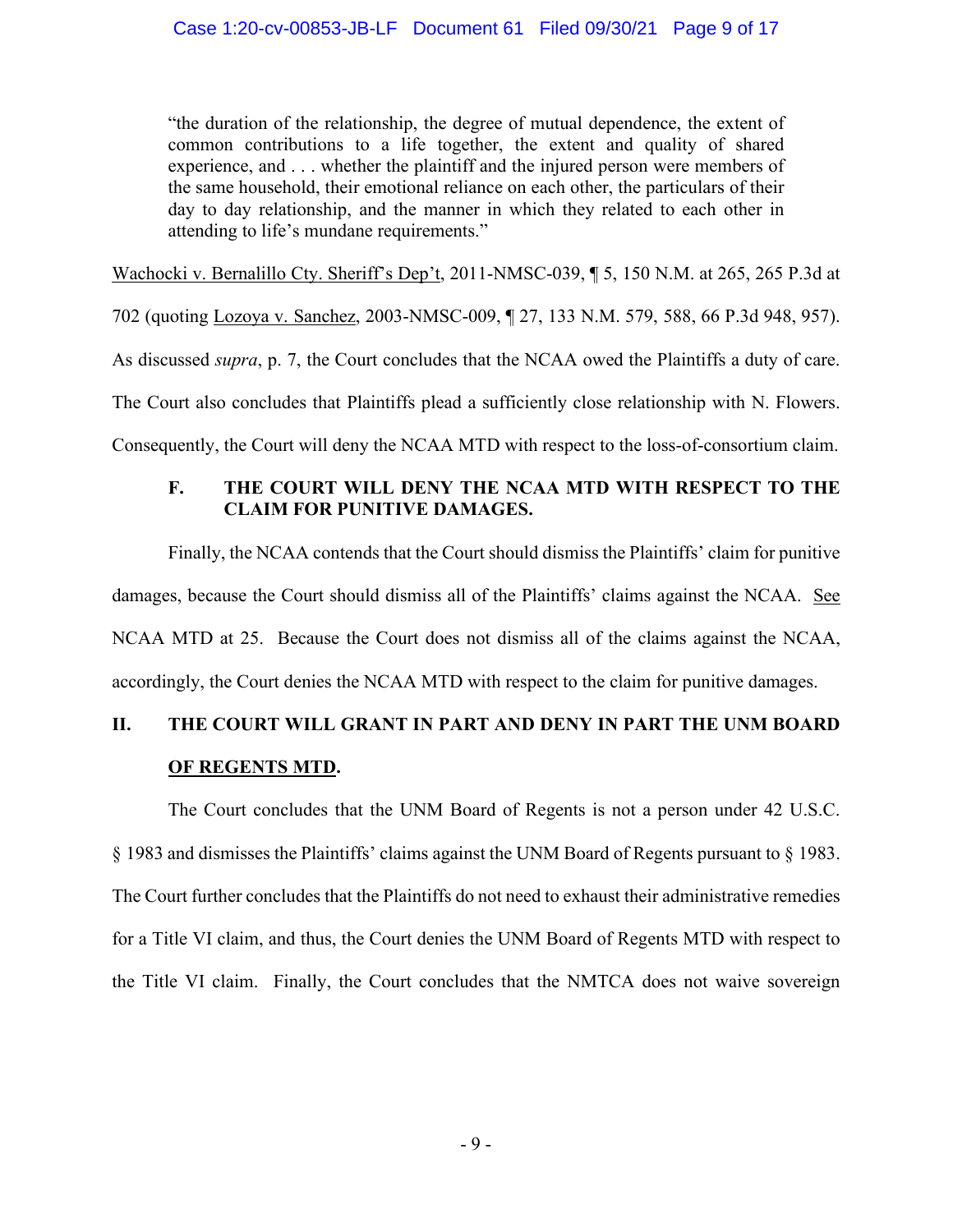#### Case 1:20-cv-00853-JB-LF Document 61 Filed 09/30/21 Page 10 of 17

immunity with respect to the UNM Board of Regents and dismisses the state law tort claims with respect to the UNM Board of Regents.

# **A. THE COURT WILL GRANT THE UNM BOARD OF REGENTS MTD WITH RESPECT TO THE 42 U.S.C. § 1983 CLAIMS.**

The UNM Board of Regents contends that the Court should dismiss the Second Amended Complaint, Counts I, II, and III, because the UNM Board of Regents is not a "person" under 42 U.S.C. § 1983 and therefore cannot be sued pursuant to § 1983. UNM Board of Regents MTD at 4. "Neither a State nor its officials acting in their official capacities are 'persons' under § 1983." Will v. Mich. Dep't of State Police, 491 U.S. 58, 71 (1989). In Lee v. University of New Mexico, 449 F. Supp. 3d 1071 (D.N.M. 2020)(Browning, J.), the Court concluded that the plaintiff could not "successfully sue UNM for damages, because it is not a 'person' under § 1983." Lee v. Univ. New Mexico, 449 F. Supp. 3d at 1138. Accordingly, the Court concludes that the UNM Board of Regents is not a person under § 1983, and grants the UNM Board of Regents MTD with respect to Counts I, II, and III.

# **B. THE COURT WILL DENY THE UNM BOARD OF REGENTS MTD WITH RESPECT TO THE TITLE VI CLAIM.**

The UNM Board of Regents further contends that the Court should dismiss the Second Amended Complaint, Count IV, because the Plaintiffs do not allege that they exhausted their administrative remedies before bringing a Title VI claim. See UNM Board of Regents MTD at 5. The UNM Board of Regents concedes: "There does not appear to be binding precedent from the United States Supreme Court, the Tenth Circuit, or this Court regarding whether a plaintiff must exhaust administrative remedies prior to filing a lawsuit under Title VI." Board of Regents of the University of New Mexico's Reply in Support of Motion to Dismiss, at 5, filed April 22, 2021 (Doc. 45)("UNM Board of Regents Reply"). Several courts that have addressed this issue have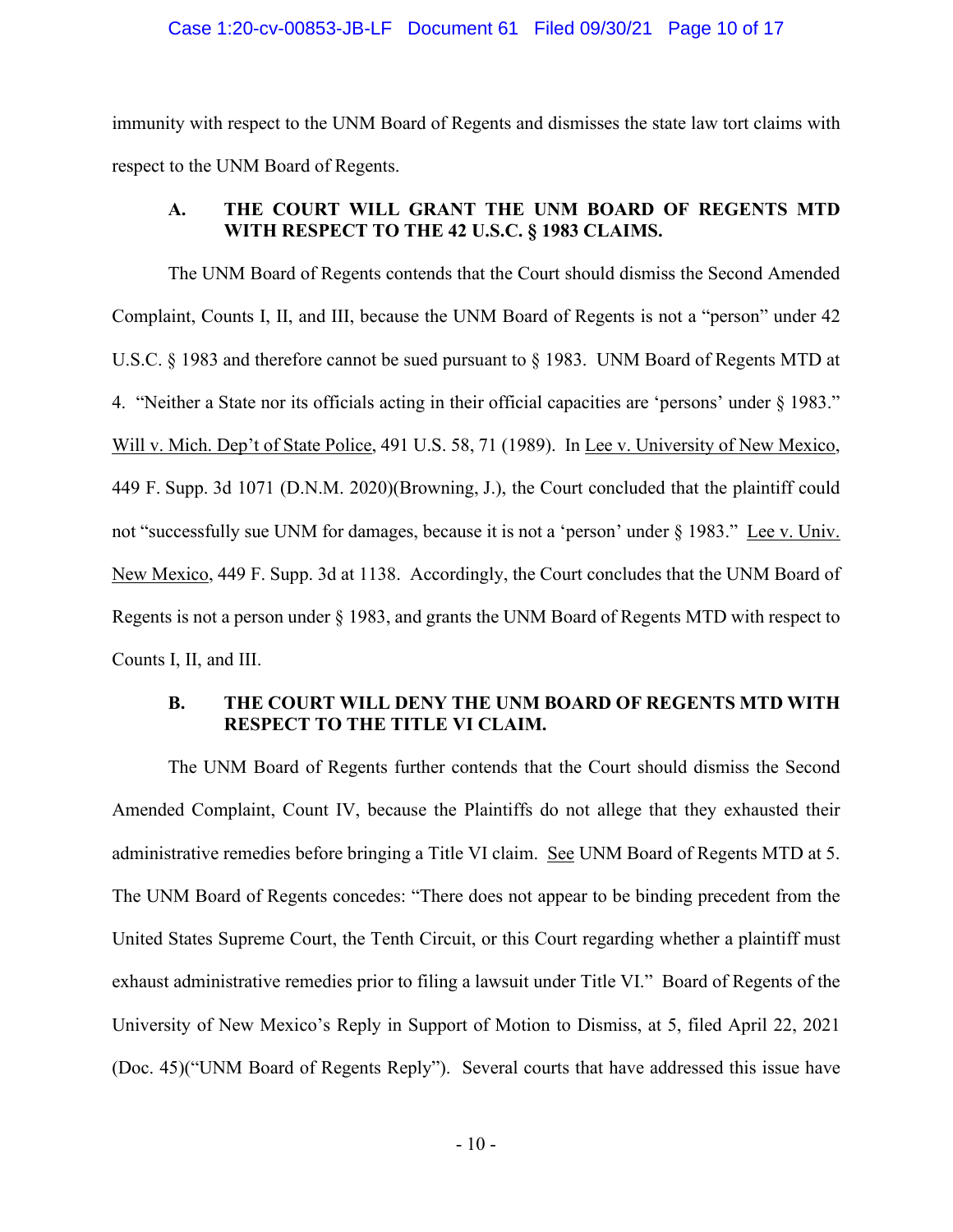#### Case 1:20-cv-00853-JB-LF Document 61 Filed 09/30/21 Page 11 of 17

found that Title VI does not require a plaintiff to exhaust administrative remedies. See Lar v. Billings Sch. Dist., 2018 WL 4215648, at \*7 (D. Mont. Aug. 10, 2018)(Cavan, M.J.)("[A] plaintiff is not required to exhaust administrative remedies prior to bringing a claim under Title VI"), report and recommendation adopted, 2018 WL 4210182 (D. Mont. Sept. 4, 2018)(Watters, J.); Neighborhood Action Coal. V. Canton, 882 F.2d 1012, 1015 (6th Cir. 1989)("Title VI litigants need not exhaust their administrative remedies before pursuing their private cause of action in federal court."). Consequently, the Court concludes that the Plaintiffs are not required to allege that they exhausted their administrative remedies for their Title VI claim, and the Court denies the UNM Board of Regents MTD with respect to Count IV.

# **C. THE COURT WILL GRANT THE UNM BOARD OF REGENTS MTD WITH RESPECT TO THE STATE LAW TORT CLAIMS.**

The UNM Board of Regents also contends that the Court should dismiss the State law tort claims, because the NMTCA does not waive sovereign immunity with respect to the UNM Board of Regents. The NMTCA states that "[a] governmental entity and any public employee while acting within the scope of duty are granted immunity from liability for any tort" except as the NMTCA's provisions waive sovereign immunity. N.M.S.A. § 41-4-4. The NMTCA is the exclusive remedy for torts that governmental agencies and public employees commit. See N.M.S.A. § 41-4-17. No lawsuit can proceed against a New Mexico governmental entity or public employee without an explicit waiver under the NMTCA for the claims asserted. See May v. Bd. of Cty. Comm'rs of Dona Ana Cty., 426 F.Supp.3d 1013, 1019 (D.N.M. 2019)(Browning, J.). The Plaintiffs allege that

Defendants' action and inactions described in this Complaint constitute negligence of public employees acting in the course and scope of their duties in the operation and maintenance of the buildings of UNM, which created conditions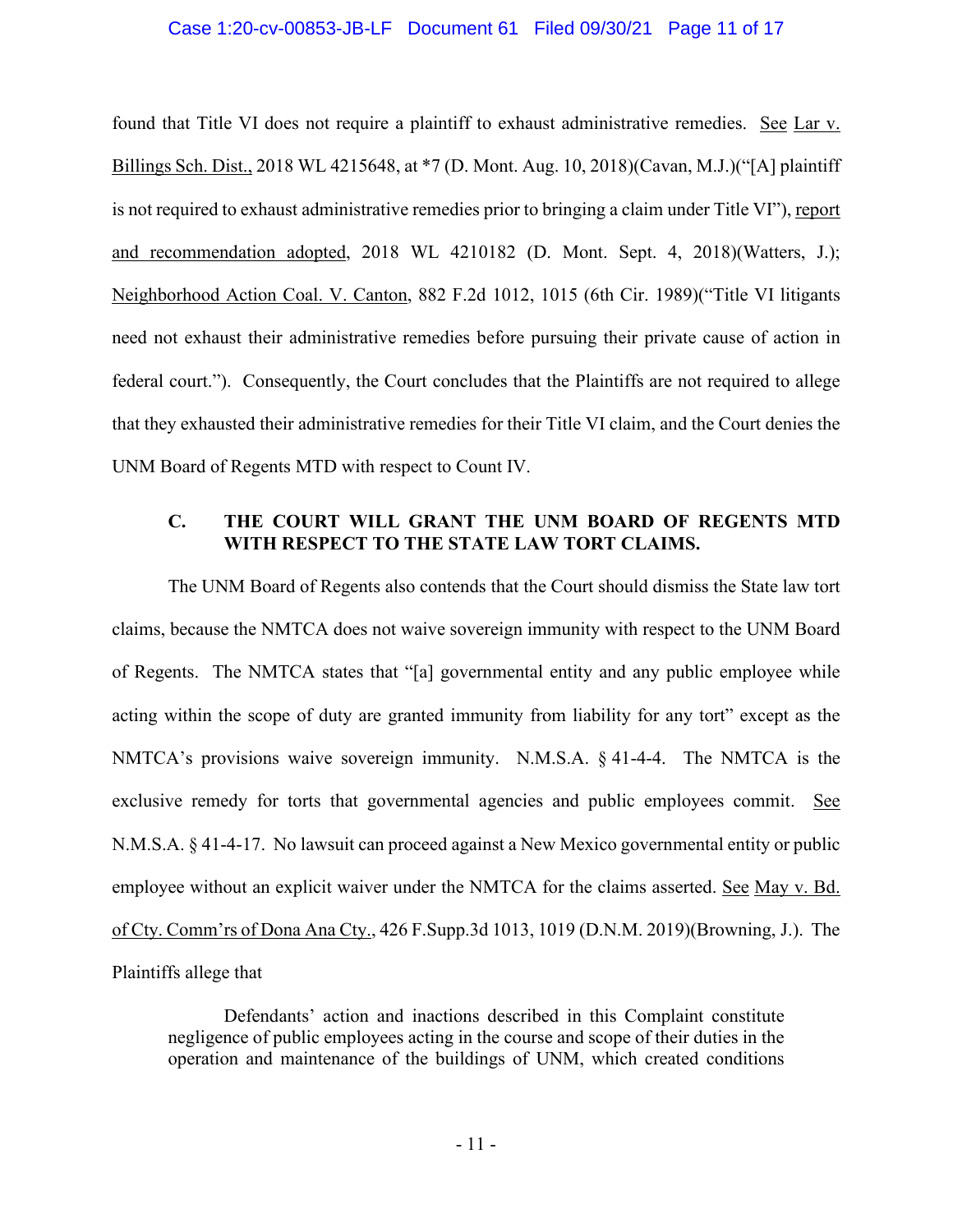## Case 1:20-cv-00853-JB-LF Document 61 Filed 09/30/21 Page 12 of 17

which posed a danger to student-athletes and for which immunity has been waived under NM Stat. § 41-4-6 (2018).

Second Amended Complaint ¶ 187, at 50.

The Court concludes that the Plaintiffs do not sufficiently allege that the UNM Board of

Regents acted within the scope of their duties in the "operation and maintenance of the buildings

of UNM" to fall within the NMTCA's waiver of sovereign immunity. Accordingly, the Court will

grant the UNM Board of Regents MTD with respect to the State law tort claims.

# **III. THE COURT WILL GRANT THE DAVIE MTD COUNT IV.**

Davie contends that the Court should dismiss the Second Amended Complaint, Count IV,

alleging Davie, in his individual capacity, racially discriminated against Nahje Flowers, because

Davie is not an entity that receives federal funding. See Davie MTD Count IV at 2-3.

Title VI forbids discrimination only by recipients of federal funding; therefore, individual employees of such entities are not liable under Title VI. See Shotz v. City of Plantation, 344 F.3d 1161, 1171 (11th Cir. 2003)("It is beyond question . . . that individuals are not liable under Title VI."); Buchanan v. City of Bolivar, 99 F.3d 1352, 1356 (6th Cir. 1996)(rejecting plaintiff's Title VI claim, in part, because she asserted her claim against individuals, rather than the entity allegedly receiving the financial assistance); see also United States v. Baylor Univ. Med. Ctr., 736 F.2d 1039, 1044 n.9 (5th Cir. 1984)(noting that "Title VI requires that the public bodies or private entities receiving the benefits of any such loan refrain from racial discrimination" (internal quotation marks omitted))

Webb v. Swensen, 663 F. App'x 609, 613 (10th Cir. [2](#page-11-0)016)(unpublished).<sup>2</sup> Consequently, the

Court grants Davie's MTD Count IV with respect to Davie in his individual capacity.

<span id="page-11-0"></span><sup>2</sup> Webb v . Swensen is an unpublished opinion, but the Court can rely on an unpublished United States Court of Appeals for the Tenth Circuit opinion to the extent its reasoned analysis is persuasive in the case before it. See 10th Cir. R. 32.1(A)("Unpublished decisions are not precedential, but may be cited for their persuasive value."). The Tenth Circuit has stated:

In this circuit, unpublished orders are not binding precedent, . . . and we have generally determined that citation to unpublished opinions is not favored. However, if an unpublished opinion or order and judgment has persuasive value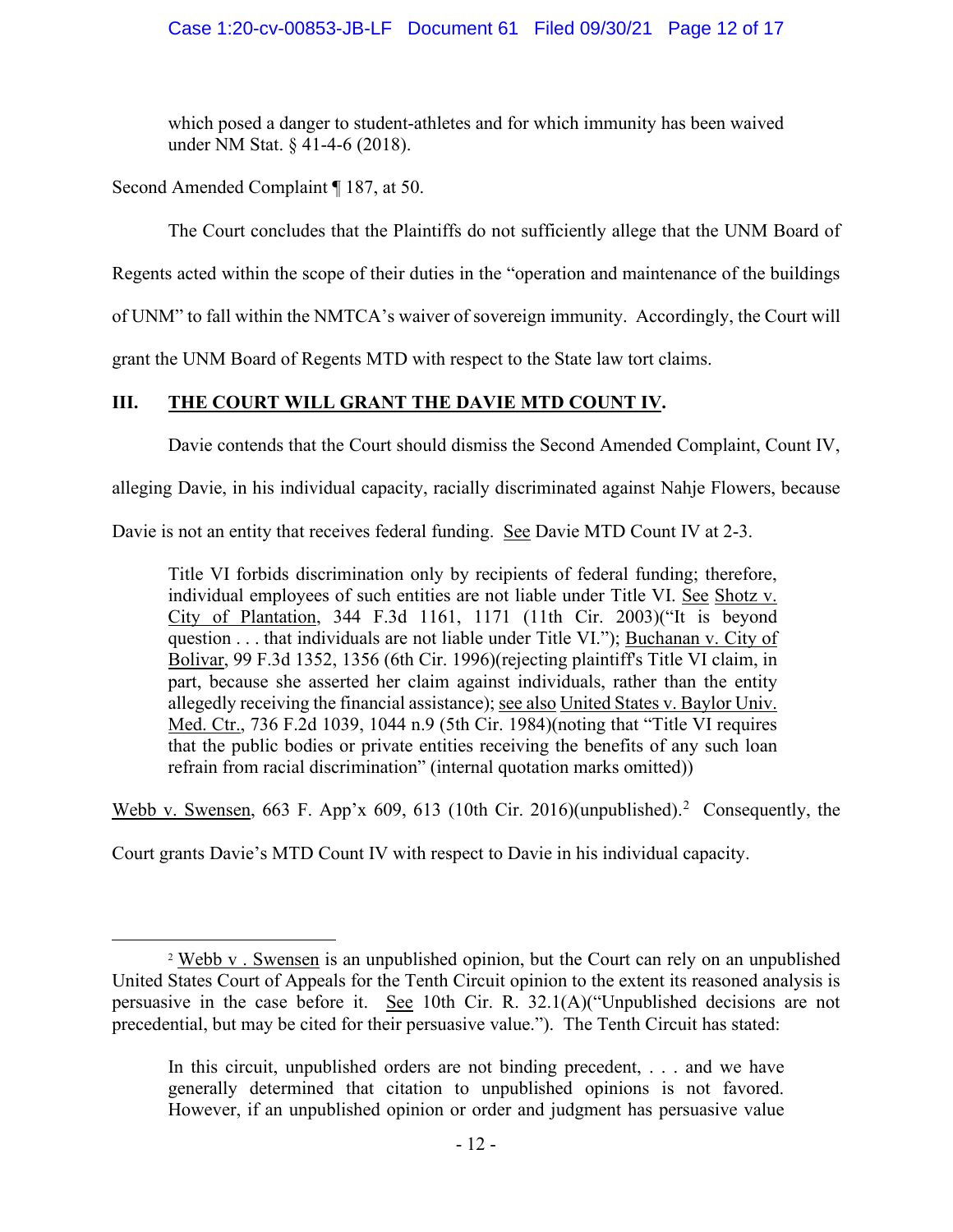# **IV. THE COURT WILL DENY IN PART AND GRANT IN PART THE DAVIE MTD COUNTS I-III, V-VIII.**

The Court concludes that Davie is not entitled to qualified immunity. Consequently, the Court will deny the Davie MTD with respect to Counts I-III. The Court also concludes that the NMTCA does not waive sovereign immunity with respect to Davie, and thus, the Court dismisses the state law tort claims with respect to Davie.

## **A. THE COURT WILL DENY THE DAVIE MTD COUNTS I-III.**

Davie contends that the Court should dismiss the Second Amended Complaint, Counts I-III, because he is "entitled to qualified immunity from the federal constitutional and statutory claims against him for damages and immunity under the New Mexico Torts Claim Act [("NMTCA")]." Davie MTD Counts I-III, V-VIII at 2. Specifically, Davie contends that he did not violate Flowers' clearly established right. Davie MTD Counts I-III, V-VIII at 3. Qualified immunity shields government officials from liability when "their conduct does not violate clearly established statutory or constitutional rights of which a reasonable person would have known." Pearson v. Callahan, 555 U.S. 223, 231 (2009)(quoting Harlow v. Fitzgerald, 457 U.S. 800, 818 (1982)). When a defendant asserts qualified immunity, the plaintiff must demonstrate: (i) that the defendant's actions violated his or her constitutional or statutory rights; and (ii) that the right was clearly established at the time of the alleged misconduct, such that "every reasonable officer would have understood" that he or she knew that he was violating the plaintiff's constitutional right.

with respect to a material issue in a case and would assist the court in its disposition, we allow a citation to that decision.

United States v. Austin, 426 F.3d 1266, 1274 (10th Cir. 2005). The Court concludes that Webb v. Swensen has persuasive value with respect to a material issue and will assist the Court in its disposition of this Order.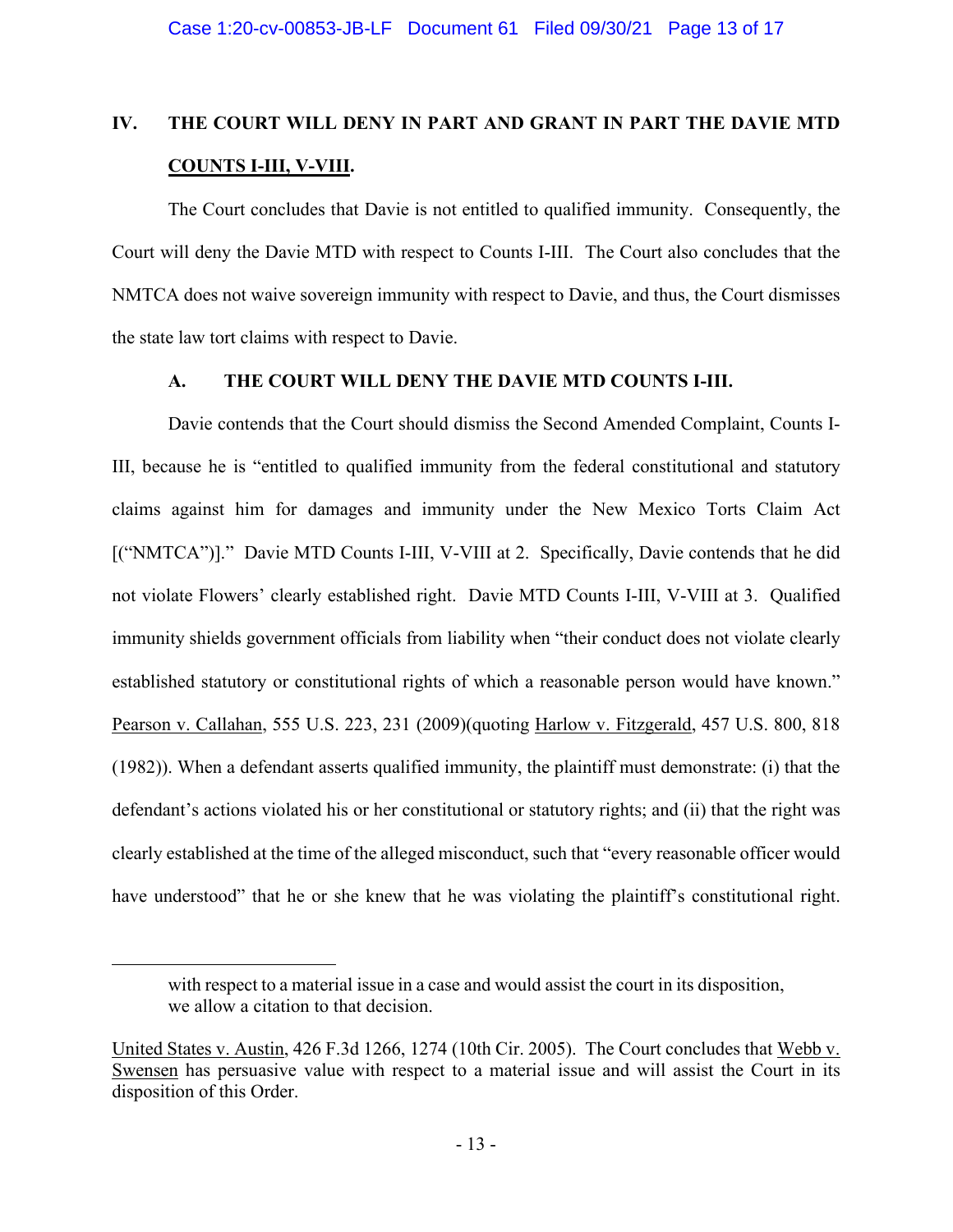#### Case 1:20-cv-00853-JB-LF Document 61 Filed 09/30/21 Page 14 of 17

Estate of Smart by Smart v. City of Wichita, 951 F.3d 1161, 1178 (10th Cir. 2020). See Riggins v. Goodman, 572 F.3d 1101, 1107 (10th Cir. 2009). See also Pueblo of Pojoaque v. New Mexico, 214 F. Supp. 3d 1028, 1079 (D.N.M. 2016)(Browning, J.). To determine whether the right was clearly established, the Court asks whether "the contours of a right are sufficiently clear that every reasonable official would have understood that what he is doing violates that right." Estate of Booker v. Gomez, 745 F.3d 405, 411 (10th Cir. 2014)(quoting Ashcroft v. al-Kidd, 563 U.S. 731, 741 (2011)). "We do not require a case directly on point, but existing precedent must have placed the statutory or constitutional question beyond debate." Ashcroft v. al-Kidd, 563 U.S. at 471.

Here, Plaintiffs contend that Davie is not entitled to qualified immunity, because Plaintiffs sufficiently allege that Davie discriminated against Flowers based on his race by forcing him to play football despite his medical condition when he did not force similarly situated white players to play, and freedom from racial discrimination is a clearly established right. The freedom from racial discrimination is a clearly established right. See Ramirez v. Dep't of Corr., Colo., 222 F.3d 1238, 1243 (10th Cir. 2000)(holding that the plaintiff's right to be free from racial discrimination was clearly established). Further, the Court concludes that Plaintiffs adequately plead that Davie engaged in racially discriminatory behavior by forcing Flowers to play football while not forcing similarly situated white players to play. See Second Amended Complaint ¶ 173, at 45 ("Other white players suffering from similar ailments were protected, allowed to refrain from playing football, and were afforded the proper treatment. But Nahje was not afforded such protections on account of his race."). Consequently, the Court denies the Davie MTD Counts I-III, V-VIII with respect to Counts I-III.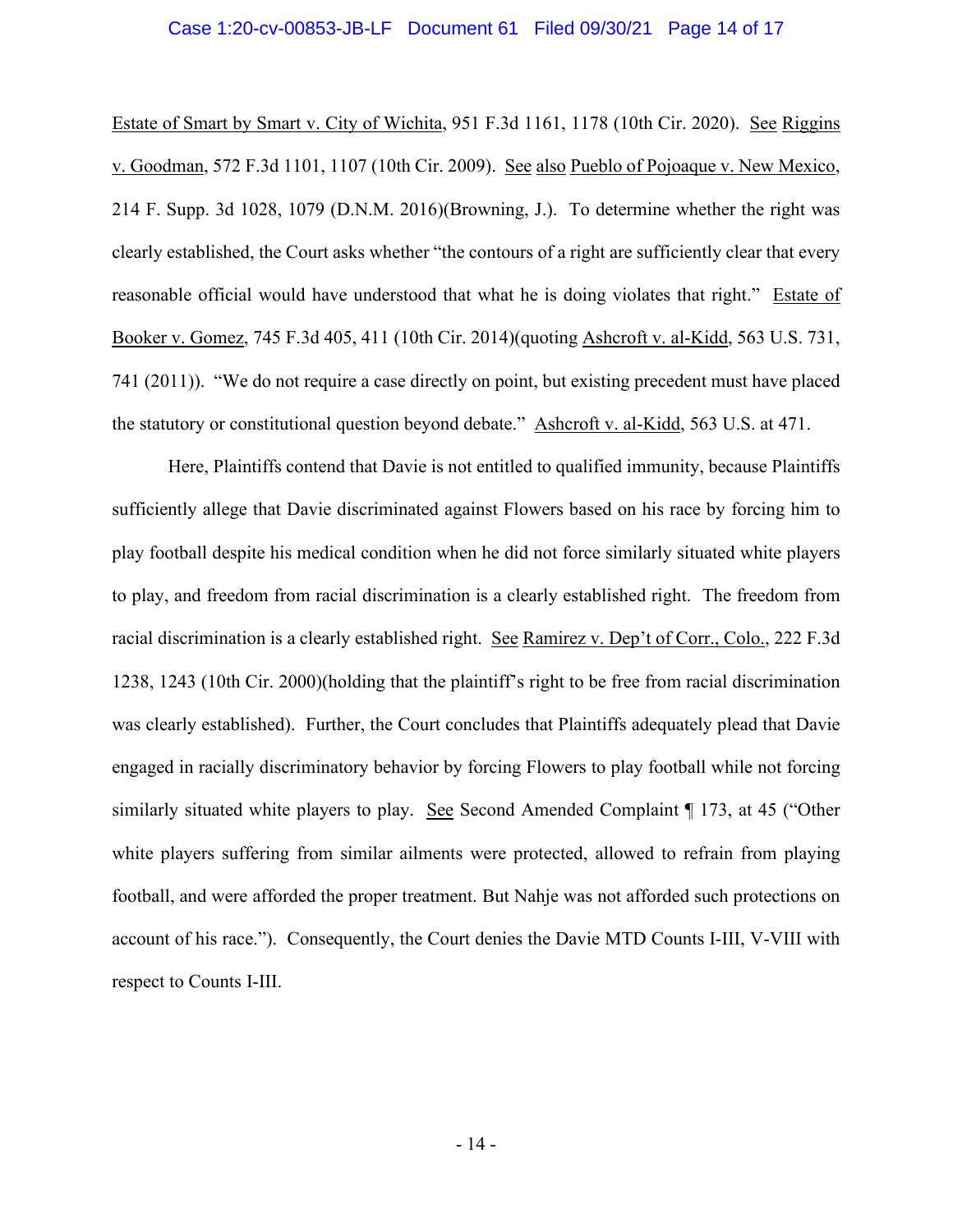## **B. THE COURT WILL GRANT THE DAVIE MTD COUNTS V-VIII.**

Davie also contends that the Court should dismiss the Second Amended Complaint, Counts V-VIII, because the NMTCA did not waive sovereign immunity with respect to Davie. See Davie MTD Counts I-III, V-VIII at 9. The Plaintiffs allege:

Defendants' action and inactions described in this Complaint constitute negligence of public employees acting in the course and scope of their duties in the operation and maintenance of the buildings of UNM, which created conditions which posed a danger to student-athletes and for which immunity has been waived under NM Stat. § 41-4-6 (2018).

Second Amended Complaint ¶ 182, at 47. For the reasons discussed, supra, at 9-10, the Court concludes that the Plaintiffs do not sufficiently allege that Davie acted within the scope of his duties in the "operation and maintenance of the buildings of UNM" to fall within the waiver of sovereign immunity of the NMTCA. Accordingly, the Court will grant Davie's MTD Counts I-III, V-VIII with respect to Counts V-VIII.

**IT IS ORDERED** that (i) the National Collegiate Athletic Association's Motion to Dismiss and/or to Strike Allegations in Plaintiffs' Second Amended Complaint and Brief in Support, filed December 11, 2020 (Doc. 33), is granted with respect to Counts I-III, the 42 U.S.C. § 1983 claims, Count IV, the Title VI of the Civil Rights Act of 1964, 42 U.S.C. § 2000d claim, and loss-of-consortium claims, and denied with respect to the wrongful death and punitive damages claim; (ii) Board of Regents of the University of New Mexico's Motion to Dismiss and Memorandum of Law in Support of Motion, filed December 11, 2020 (Doc. 34), is granted with respect to Counts I-III, the 42 U.S.C. § 1983 claims, and Counts V-IX, the State law tort claims, and denied with respect to Count IV, the Title VI of the Civil Rights Act of 1964, 42 U.S.C. § 2000d claim; (iii) Defendant Robert Davie's Motion and Memorandum to Dismiss Count IV of Plaintiff's Second Amended Complaint, filed December 11, 2020 (Doc. 36), is granted; and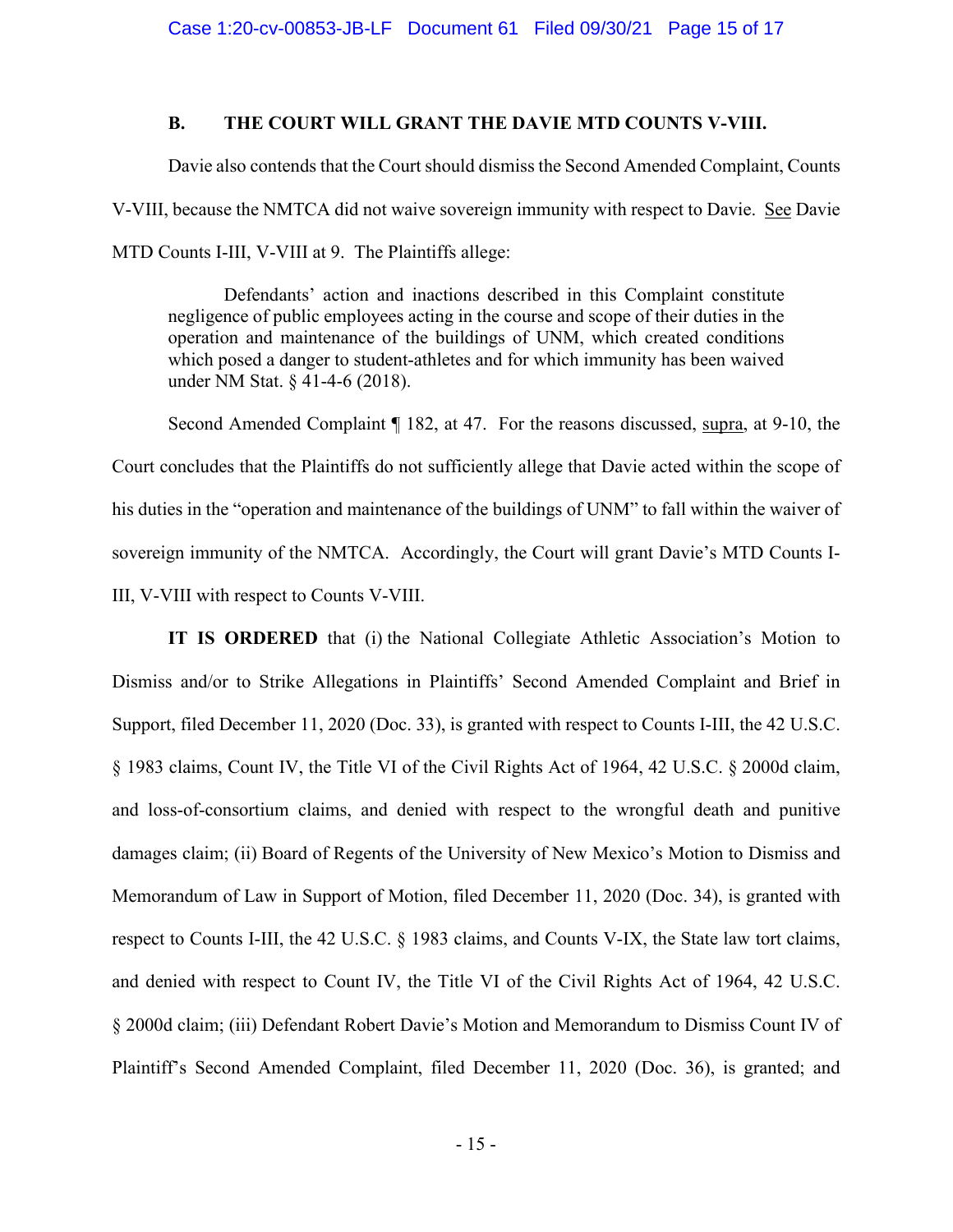## Case 1:20-cv-00853-JB-LF Document 61 Filed 09/30/21 Page 16 of 17

(iv) Defendant Robert Davie's Motion to Dismiss Counts I, II, III, V-VIII, filed December 18, 2020 (Doc. 37), is granted with respect to Counts V-VIII, and denied with respect to Counts I, II, and III.

 $\chi_{\text{max}}$ UNITED STATES DISTRICT JUD

*Counsel:*

Ben Crump Ben Crump Law Tallahassee, Florida

-- and --

Laura Mullins Pintas & Mullins Law Chicago, Illinois

-- and --

Mark Hilaire Equal Rights Law Group Sherman Oaks, California

-- and --

Robert Hilliard John C. Duff Marion Reilly T. Christopher Pinedo Hilliard Martinez Gonzales LLP Corpus Christi, Texas -- and --

Andrew Stout Mark Stout Stout & Stout Lawyers Hobbs, New Mexico

*Attorneys for the Plaintiffs*